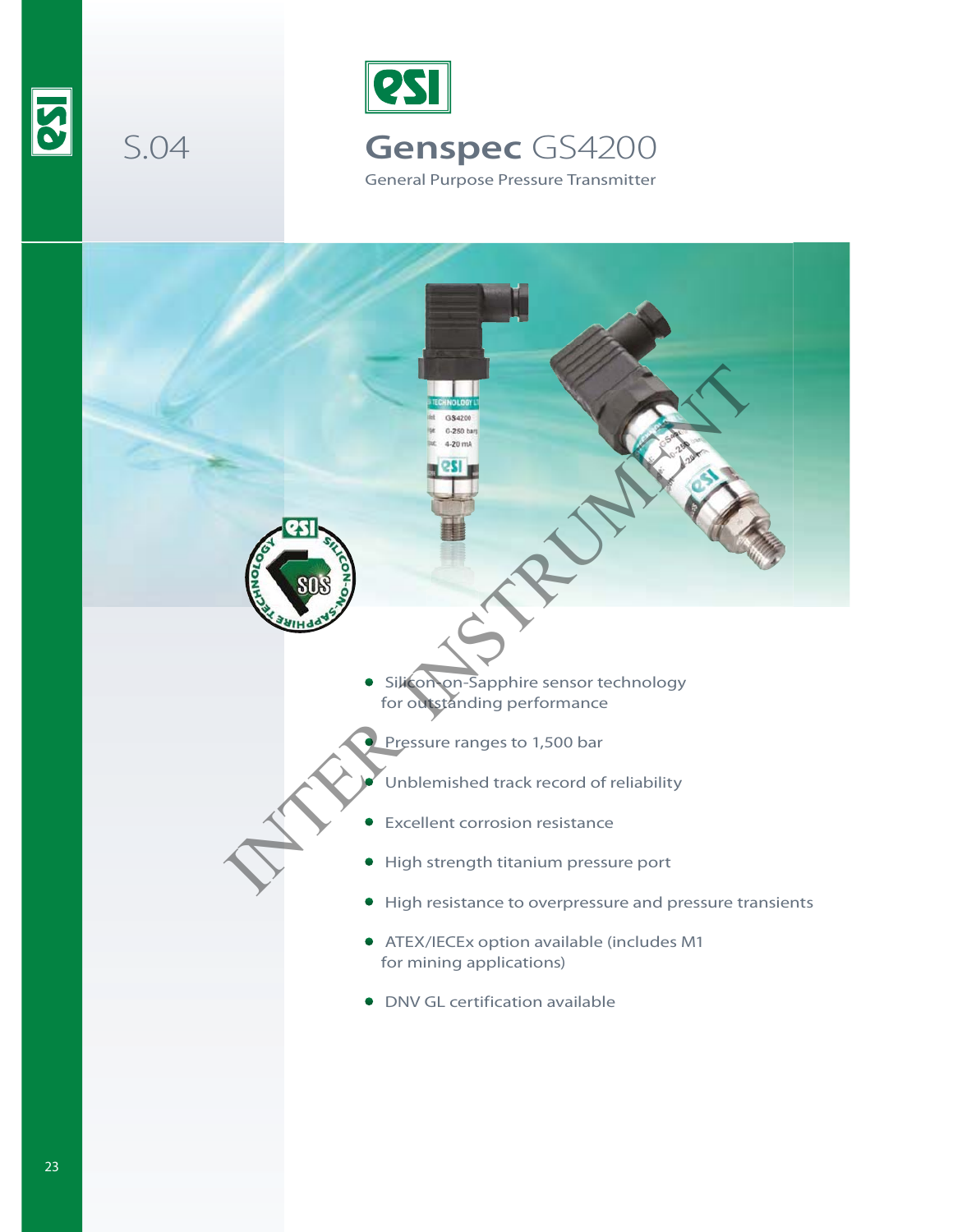## **DESCRIPTION**

The GENSPEC GS4200 pressure transmitter is designed to meet the operational requirements of demanding pressure measurement applications where good quality, quick delivery and value for money are of the highest priority.

The unique Silicon-on-Sapphire sensor technology provides outstanding performance and gives excellent stability over a wide temperature range. Standard accuracy is  $\pm$  0.25% with a typical over pressure limit of twice the rated pressure range, this together with a selection of outputs and easy access for re-calibration affirm the excellent design. All models are supplied with integral 1/4" BSP or alternative pressure connections. The all titanium alloy wetted parts offer unbeatable corrosion resistance. Versions are also available offering IP67 sealing for installations requiring high levels of environmental protection.

Applications for the GS4200 include the continuous monitoring of hydraulic systems with oil, gas, water and other process liquids, industrial, medical and aerospace industries. Also ideal for the measurement and control of pressure in refrigeration, pneumatic, compressor, HVAC and engine monitoring systems.

An optional ATEX and IECEx approved version of this product is available for explosion protection for flammable gases (zone 0), dusts (zone 20) and mining areas (group I M1).



DNV GL rules for classification of ships, high speed & light craft and DNV GL offshore standards.

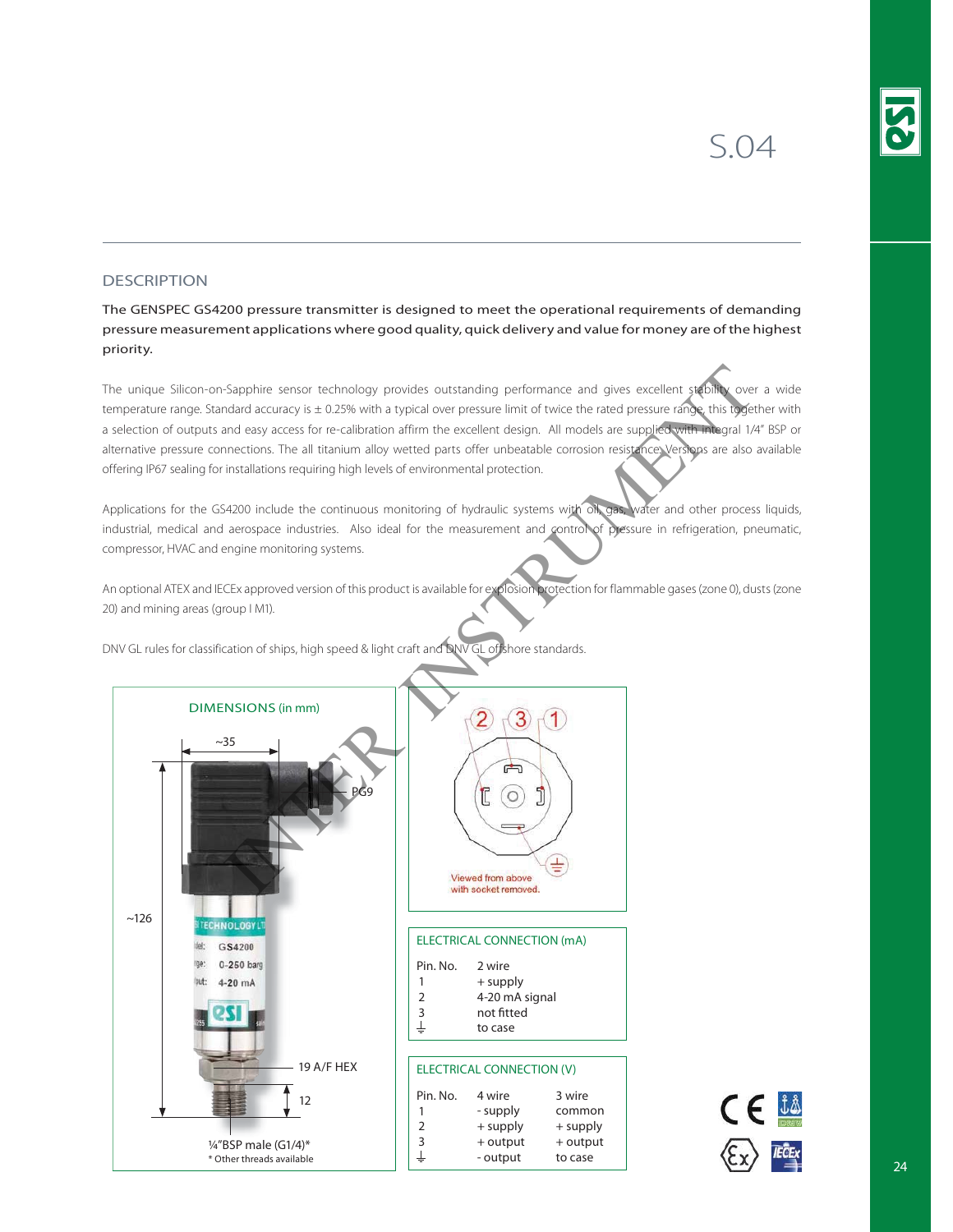



General Purpose Pressure Transmitter

## TECHNICAL DATA

| Type:                                                 | GS4200                                                                                                                                                                                             | GS4201               | GS4202/GS4212                                                                                        | GS4203/GS4213        |  |  |
|-------------------------------------------------------|----------------------------------------------------------------------------------------------------------------------------------------------------------------------------------------------------|----------------------|------------------------------------------------------------------------------------------------------|----------------------|--|--|
| <b>Sensor Technology</b>                              | Silicon-on-Sapphire (SoS)                                                                                                                                                                          |                      |                                                                                                      |                      |  |  |
| Output signal:                                        | 4 - 20 mA (2 wire)                                                                                                                                                                                 | 0 - 10 mV/V (4 wire) | $0 - 5$ V (4 or 3 wire)                                                                              | 0-10 V (4 or 3 wire) |  |  |
| <b>Supply Voltage:</b>                                | 10 - 36 VDC                                                                                                                                                                                        | 10 VDC (5 - 15V)     | 13 - 30 VDC                                                                                          | 13 - 30 VDC          |  |  |
| <b>Pressure Reference:</b>                            |                                                                                                                                                                                                    |                      | Gauge                                                                                                |                      |  |  |
| <b>Protection of Supply</b><br>Voltage:               | Protected against supply voltage reversal up to 50V (amplified versions)                                                                                                                           |                      |                                                                                                      |                      |  |  |
| <b>Standard Pressure</b><br>Ranges (bar):             | 0-1 bar Vac; 0-0.5 bar; 0-1 bar; 0-2.5 bar; 0-6 bar; 0-10 bar; 0-16 bar; 0-25 bar; 0-100 bar; 0-250 bar; 0-400 bar;<br>0-600 bar; 0-1,000 bar; 0-1,500 bar (other ranges available)                |                      |                                                                                                      |                      |  |  |
| <b>Standard Pressure</b><br>Ranges (psi):             | 0-30 in Hg; 0-7.5 psi; 0-15 psi; 0-30 psi; 0-100 psi; 0-150 psi; 0-200 psi; 0-300 psi; 0-1,500 psi; 0-3,000 psi; 0-6,000<br>psi; 0-8,700 psi; 0-15,000 psi; 0-20,000 psi (other ranges available)  |                      |                                                                                                      |                      |  |  |
| <b>Overpressure Safety:</b>                           | 4x for 0.5 bar range; 2x for ranges -1 bar to 600 bar; 1.5x for 1,000 bar range; 1.1x for 1,500 bar range                                                                                          |                      |                                                                                                      |                      |  |  |
| <b>Load Driving Capability:</b>                       | 4-20 mA: RL < [UB - 10 V] / 20 mA (e.g. with supply voltage (UB) of 36 V, max. load (RL) is 1300 Ω) 10 mV/V:<br>n/a; 0-5 V: max. load RL $>$ 5 K $\Omega$ ; 0-10 V: max. load RL $>$ 10 K $\Omega$ |                      |                                                                                                      |                      |  |  |
| <b>Accuracy NLHR:</b>                                 | $\leq \pm 0.25$ % of span BFSL (Optional higher accuracy version of $\leq \pm 0.1$ % of span BFSL available)                                                                                       |                      |                                                                                                      |                      |  |  |
| Zero Offset and<br><b>Span Tolerance:</b>             | ±0.5 %FS at room tempe ature (GS4201: ±1 mV); ±5 %FS (approx.) adjustment with easy access trimming<br>potentiometers on amplified versions only                                                   |                      |                                                                                                      |                      |  |  |
| <b>Operating Ambient Temperature:</b>                 | -40 °C to +85 °C (-40 °F to +185 °F)                                                                                                                                                               |                      |                                                                                                      |                      |  |  |
| <b>Operating Media Temperature:</b>                   | -50 °C to +125 °C (-58 °F to +257 °F)                                                                                                                                                              |                      |                                                                                                      |                      |  |  |
| <b>Storage Temperature:</b>                           | A 45 °C to +40 °C (+41 °F to +104°F) Recommended Best Practice                                                                                                                                     |                      |                                                                                                      |                      |  |  |
| <b>Temperature Effects:</b>                           | ±1.5 %FS total error band for -20 °C to +70 °C. Typical thermal zero and span coefficients ±0.015 %FS /°C                                                                                          |                      |                                                                                                      |                      |  |  |
| <b>ATEX/IECEx Approval</b><br>(4-20 mA version only): | Ex II <sup>1</sup> G Ex ia IIC T4 Ga (zone 0)<br>Exit T D'Exia IIIC T135 °C Da<br>(zone 20)<br>Ex I M 1 Ex ia I Ma (group 1 M1)                                                                    | n/a                  | n/a                                                                                                  | n/a                  |  |  |
| <b>ATEX/IECEx Safety</b><br>Values:                   | $Ui = 28 V$<br>$i = 119$ mA<br>Pi = 0.65 W<br>$Li = 0.1$ uH<br>$Ci = 74 nF$<br>Temperature Range = -20 $^{\circ}$ C to<br>+70 °Č<br>Max. cable length $=$ 45 m                                     | n/a                  | n/a                                                                                                  | n/a                  |  |  |
| <b>DNV GL Approval Class:</b>                         |                                                                                                                                                                                                    |                      | Temperature: D; Humidity: B; Vibration: B; EMC: B; Enclosure: C (contact sales for more information) |                      |  |  |
| Electromagnetic<br>Capability:                        | Emissions: EN61000-6-3; Immunity: EN61000-6-2; Certification: CE Marked                                                                                                                            |                      |                                                                                                      |                      |  |  |
| <b>Insulation Resistance:</b>                         | $> 100$ M $\Omega$ @ 50 VDC                                                                                                                                                                        |                      |                                                                                                      |                      |  |  |
| Response time 10-90 %:                                | 1 <sub>m</sub>                                                                                                                                                                                     |                      |                                                                                                      |                      |  |  |
| <b>Wetted Parts:</b>                                  | Titanium alloy (1/4" BSP male (G1/4) and 1/4" NPT male thread); other thread options typically Titanium allo-<br>y/316L stainless steel                                                            |                      |                                                                                                      |                      |  |  |
| <b>Pressure Media:</b>                                | All fluids compatible with Titanium alloy (1/4" BSP male (G1/4) and 1/4" NPT male); other threads typically<br>Titanium alloy/316L stainless steel                                                 |                      |                                                                                                      |                      |  |  |
| <b>Pressure Connection:</b>                           | 1/4" BSP male (G1/4); 1/4" NPT male; 1/4" BSP male (G1/2); 1/2" NPT male and 1/4" BSP female<br>(others options available)                                                                         |                      |                                                                                                      |                      |  |  |
| <b>Electrical Connection:</b>                         | Mating socket EN175301-803 Form A (ex DIN43650) rated IP65 with PG9 cable entry<br>(other options available)                                                                                       |                      |                                                                                                      |                      |  |  |